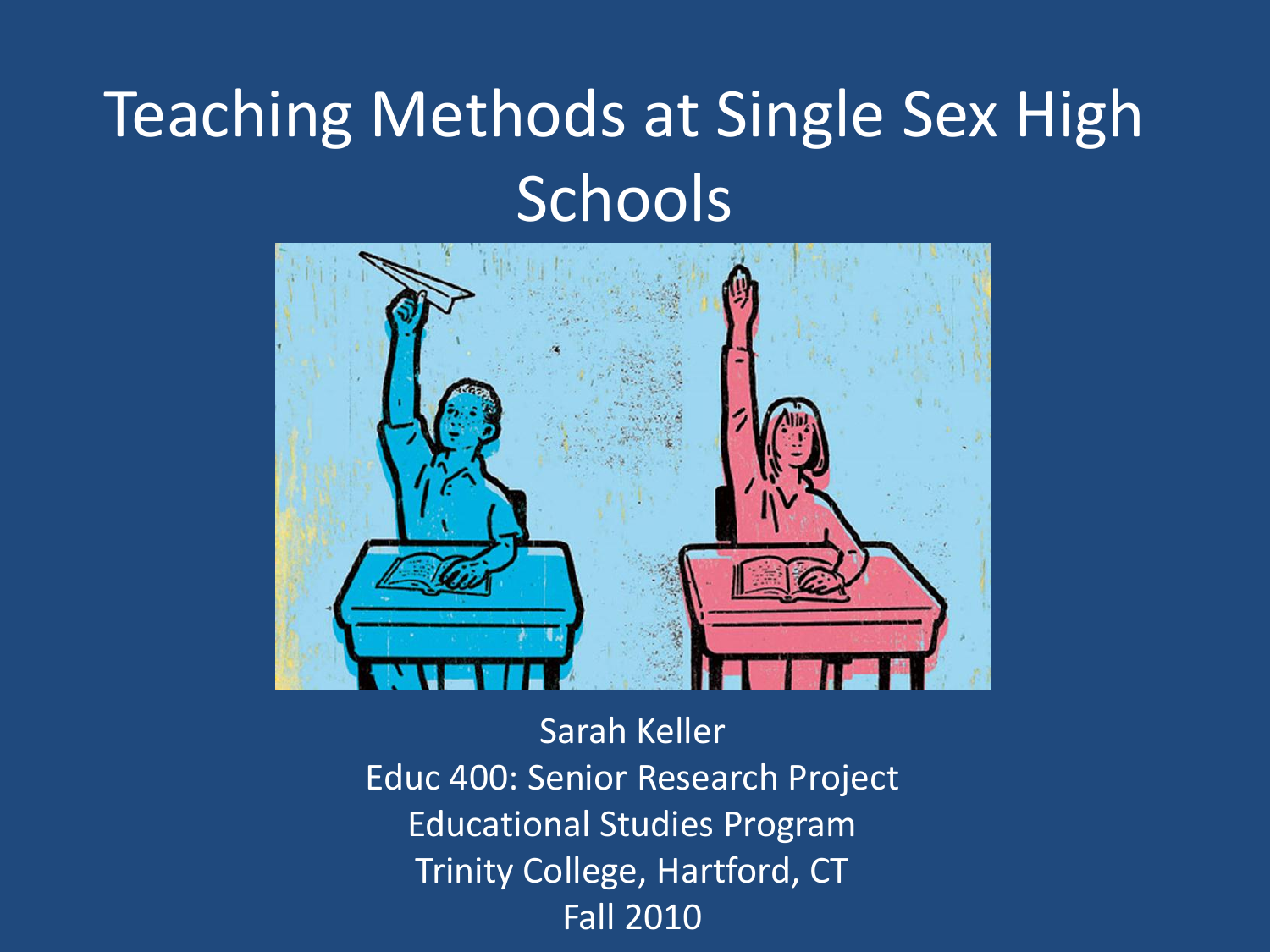# Background

- Attended an all-girls high school
- Brother attended an all-boys high school
- Psychology Major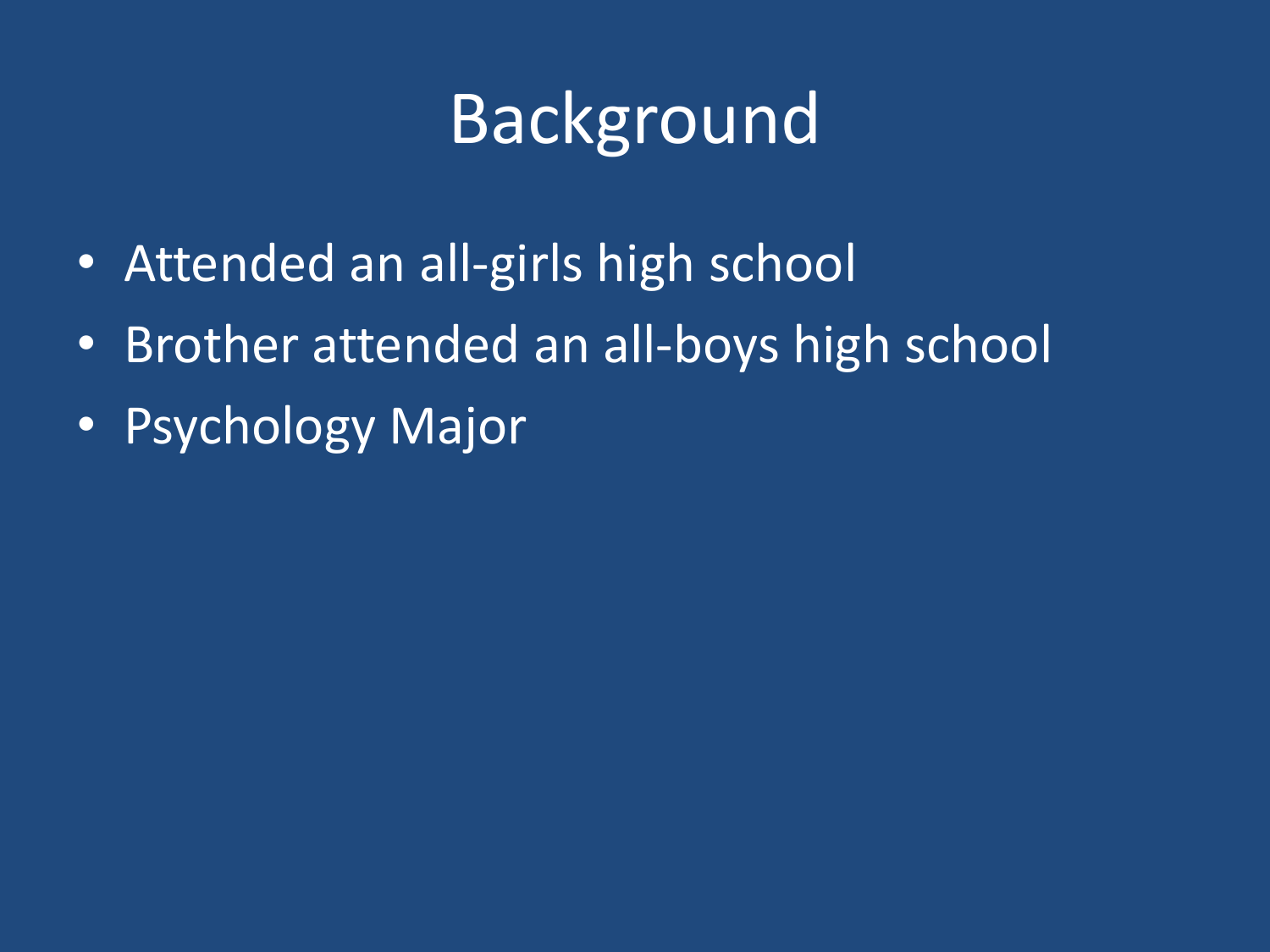#### **Literature**

• Research states that boys and girls have biological differences in the brain:



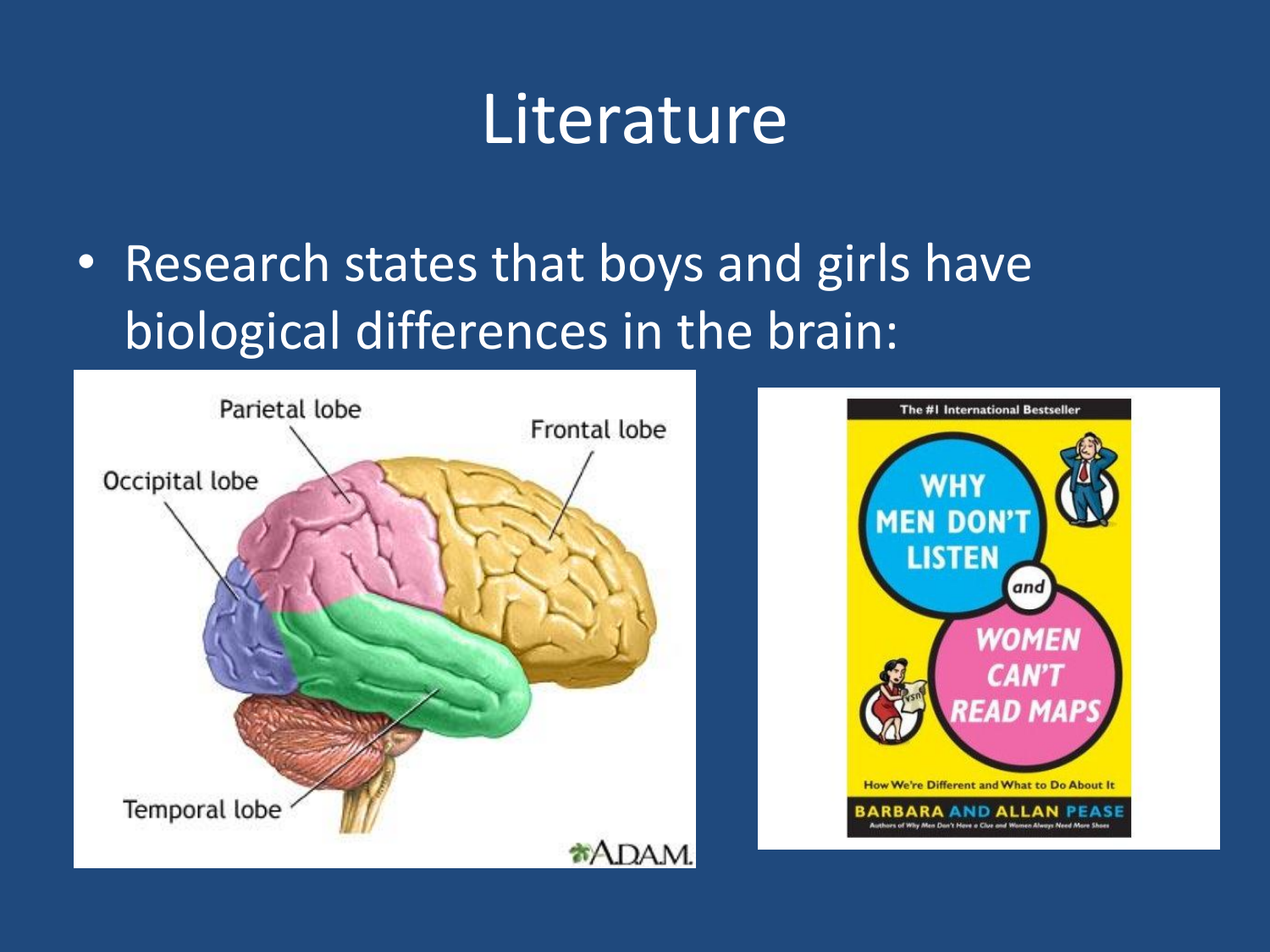

- Decreased lateralization (less communication between hemispheres)
- Smaller frontal lobes (increased impulsiveness)
- Less sensitive sensory receptors
- Increased Testosterone (spatial tasks; aggressive and kinesthetic propensity)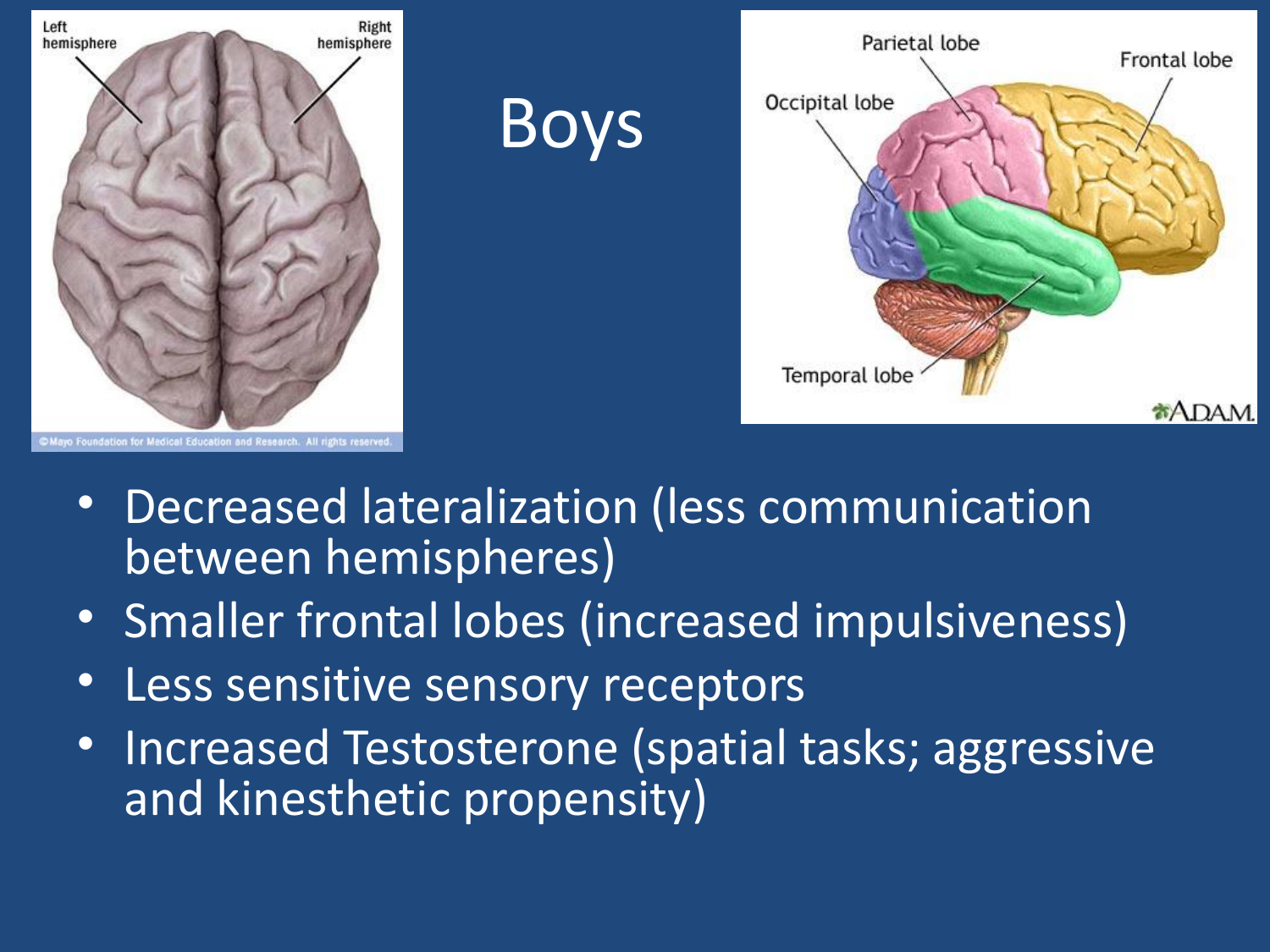

- Increased lateralization
- Better developed left hemisphere
- Larger Hippocampus (memorization ability)
- More sensitive sensory receptors
- Decreased Testosterone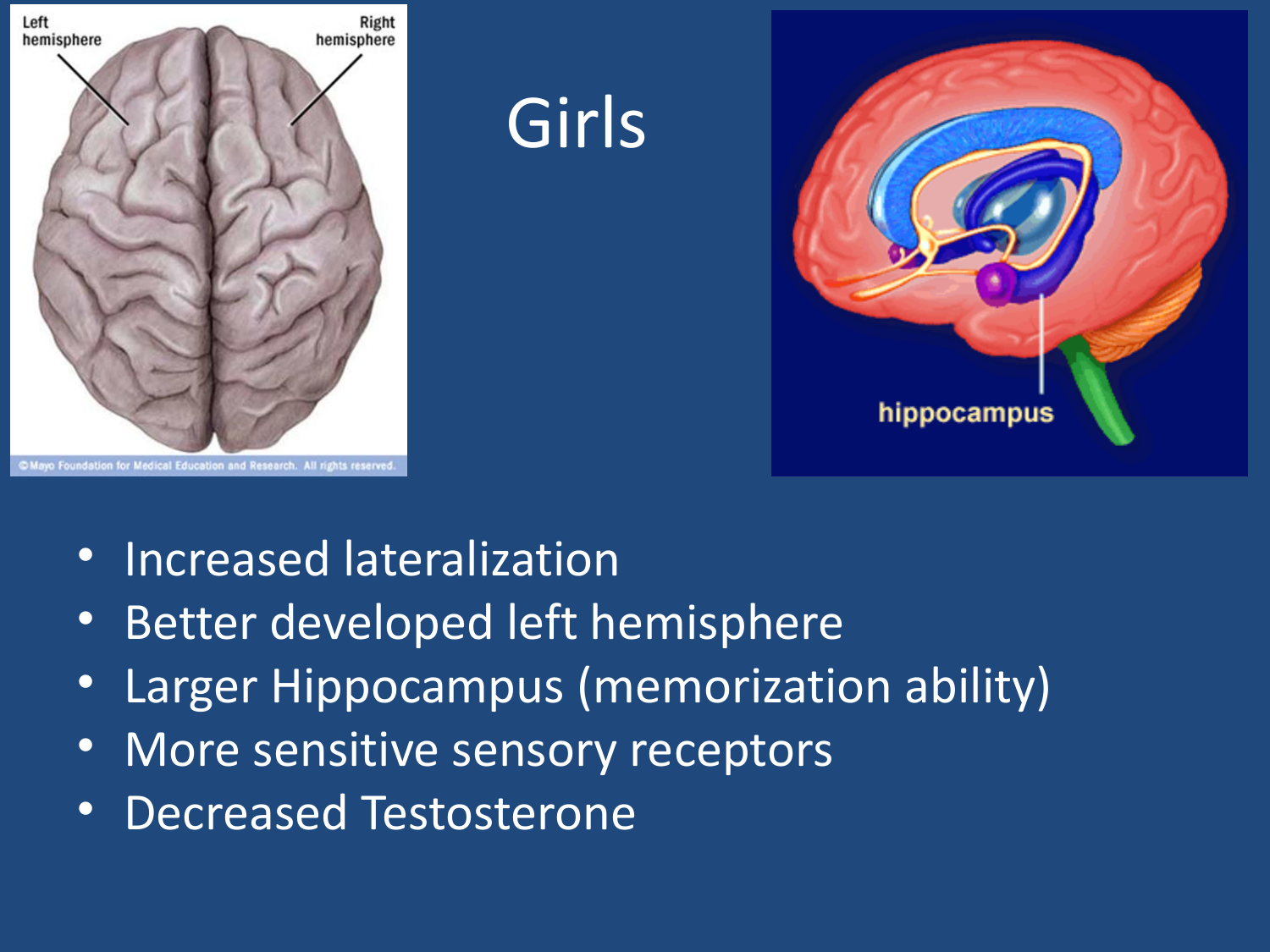## Seen in Brain Scans:

#### Figure 1:





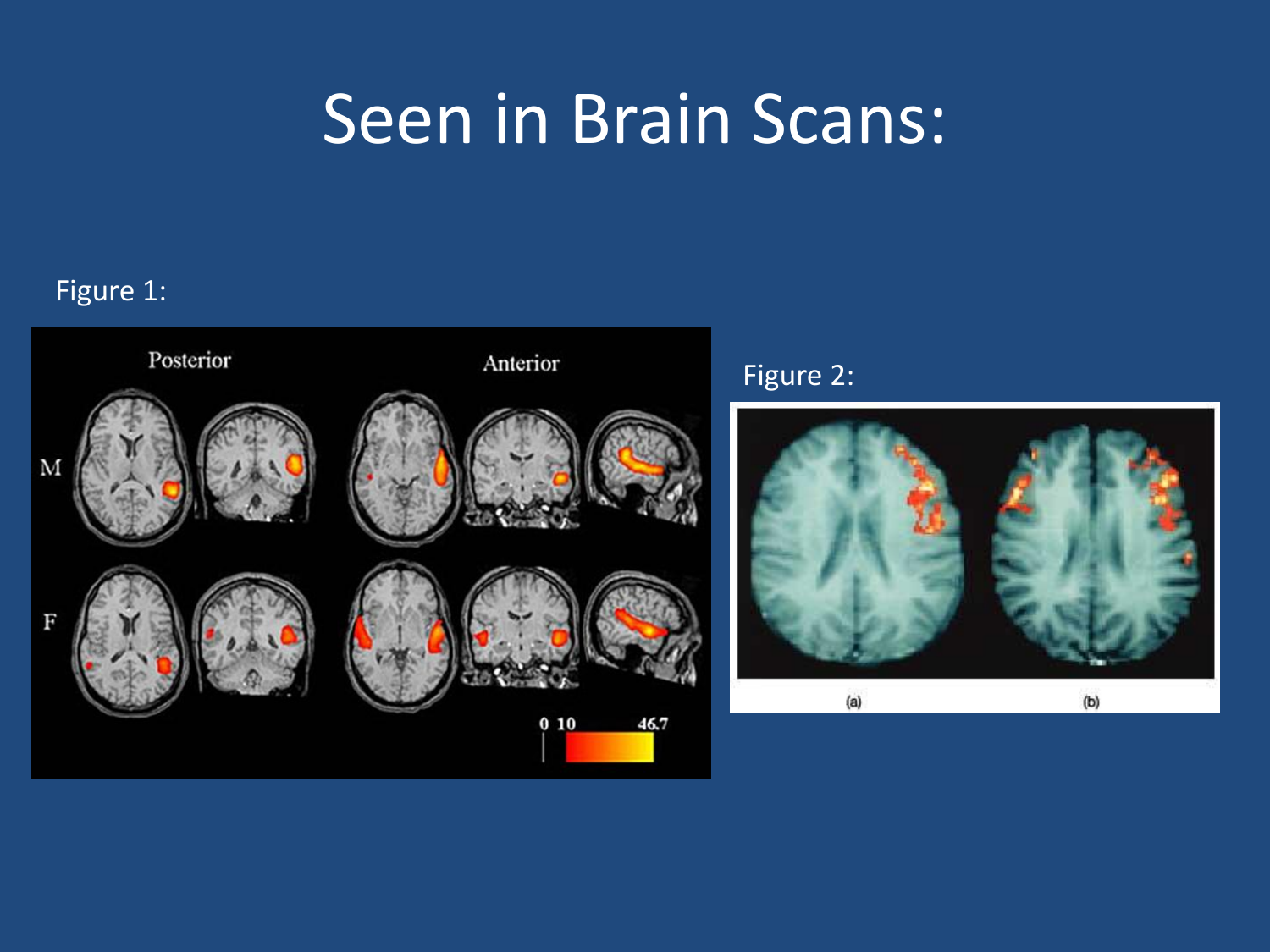### **Literature**

• Research shows that because of these biological differences, boy's and girl's ideal learning environment is different:

| <b>Boys</b>                  | <b>Girls</b>                |
|------------------------------|-----------------------------|
| Competition-based            | Language reasoning          |
| Vibrant/Fast interaction     | <b>Collaboration (group</b> |
| Short-term targets           | discussion)                 |
| <b>Spatial mechanical</b>    | Challenge (not              |
| manipulation                 | competition)                |
| Kinesthetic (movement;       | Warm, soft environment      |
| learning by doing)           | fostered by teacher         |
| Slight criticism fro teacher | - Memorization tasks        |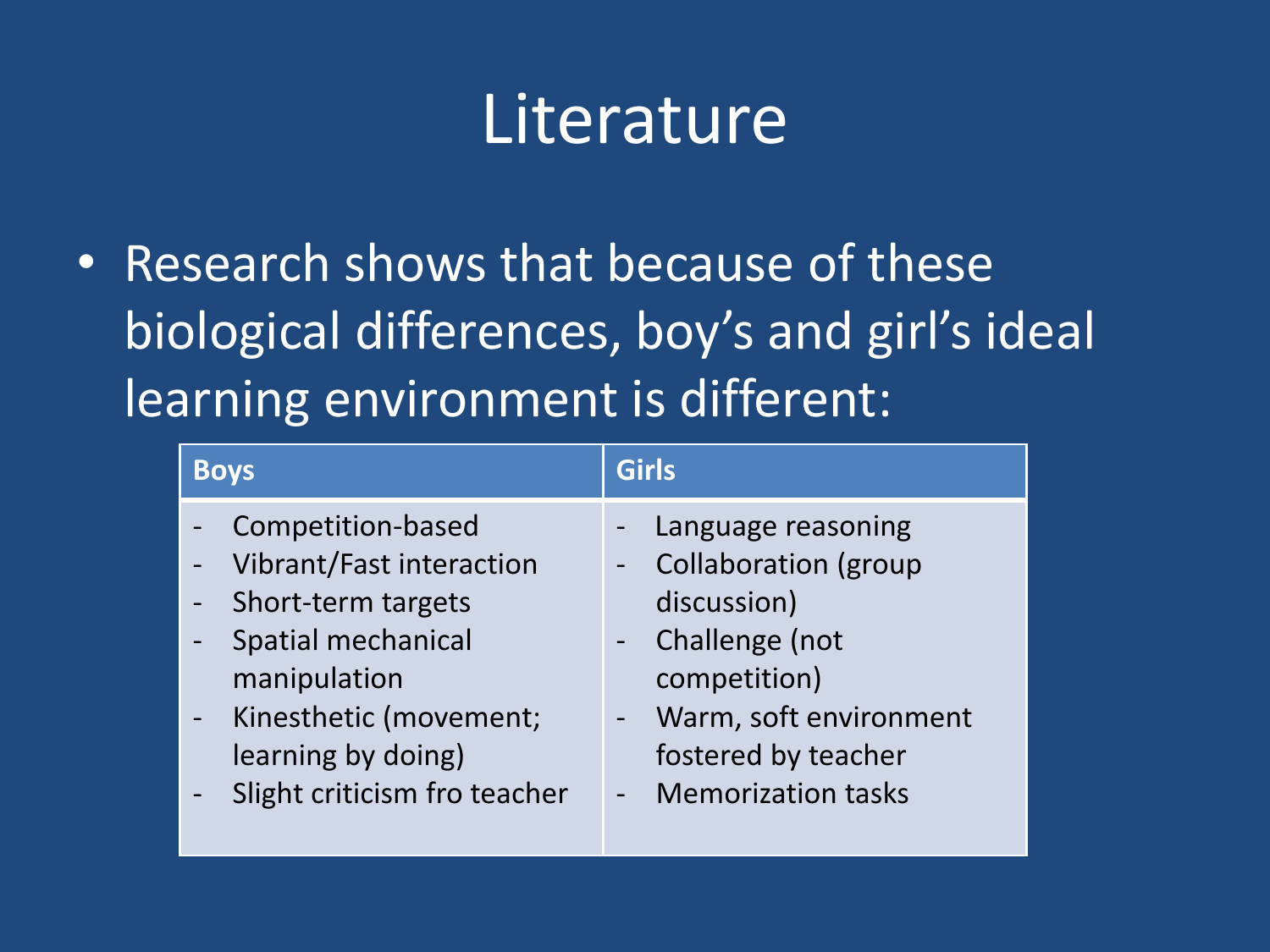#### Research Question:

How closely are teaching methods at single sex high schools correlated with the cognitive differences between each sex?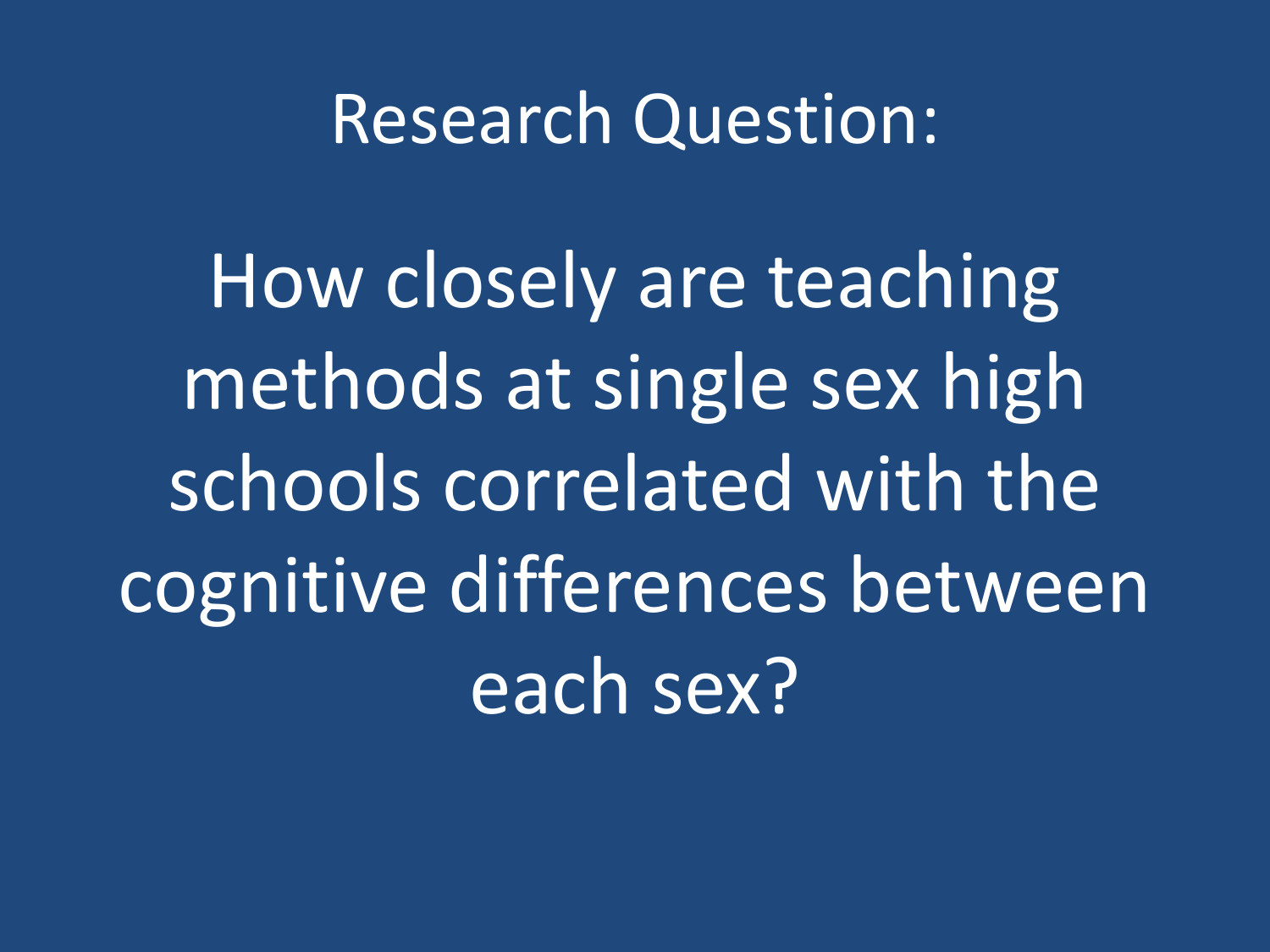# Method

- Electronic survey administered to full-time teaching faculty at 2 all girls and 1 all boys boarding high schools
- A total of 58 people completed the survey - 28 girl's school, 30 boy's school
- Survey asked teachers to rate the frequency with which they used certain teaching methods
- Teaching methods were then analyzed with a ttest analysis of means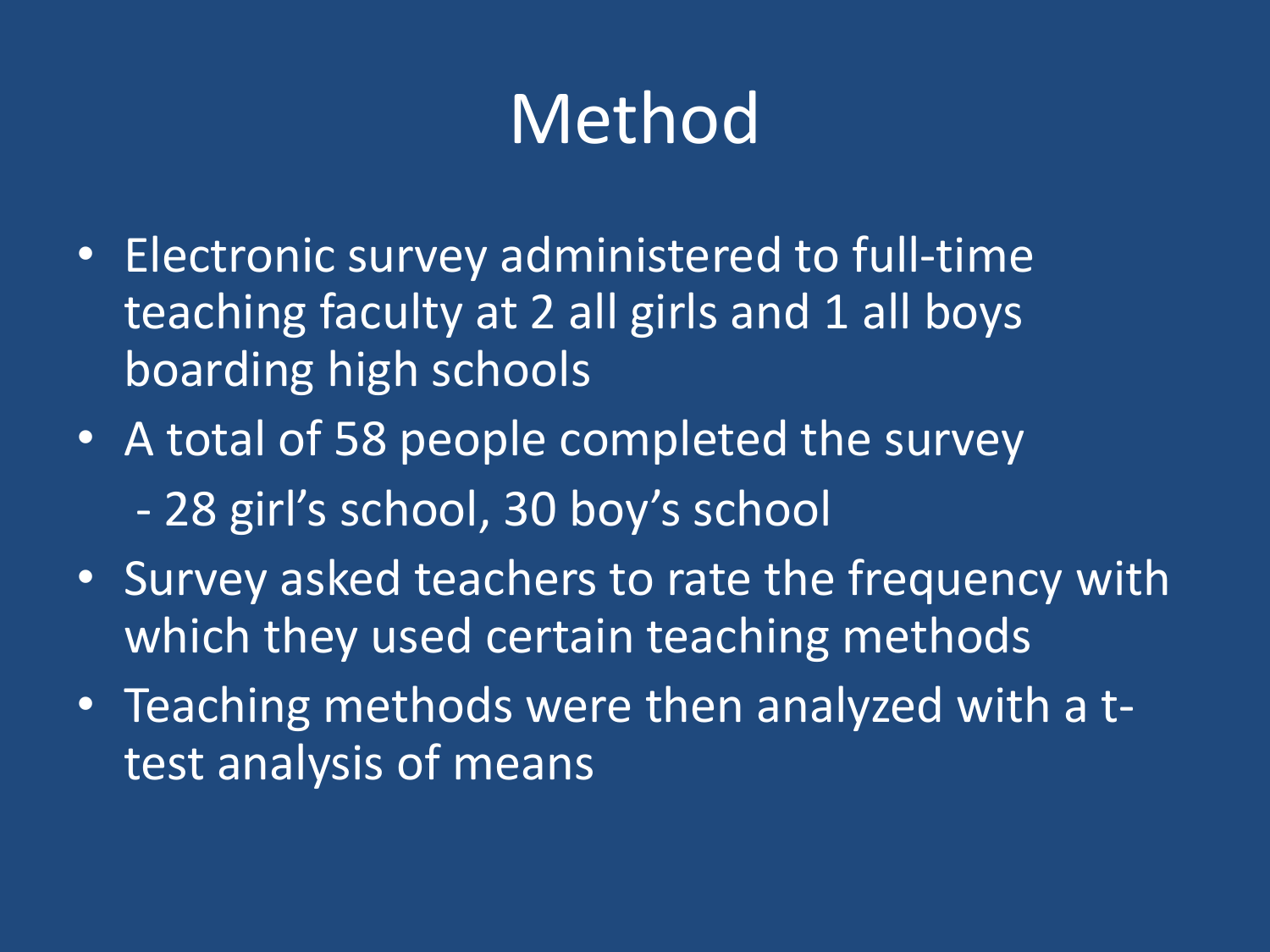# Teaching Methods Measured

- Volume of Voice
- Visual Aids
- Media
- Language and Comprehension based instruction
- Handouts
- Kinetic Learning
- Experiential Learning
- Socratic Method
- **Structure**
- Collaboration
- One-on-one
- Peer Instruction
- Multiple Stimuli
- Competition and Peer Grading
- Formality
- Association with real world
- Rote memorization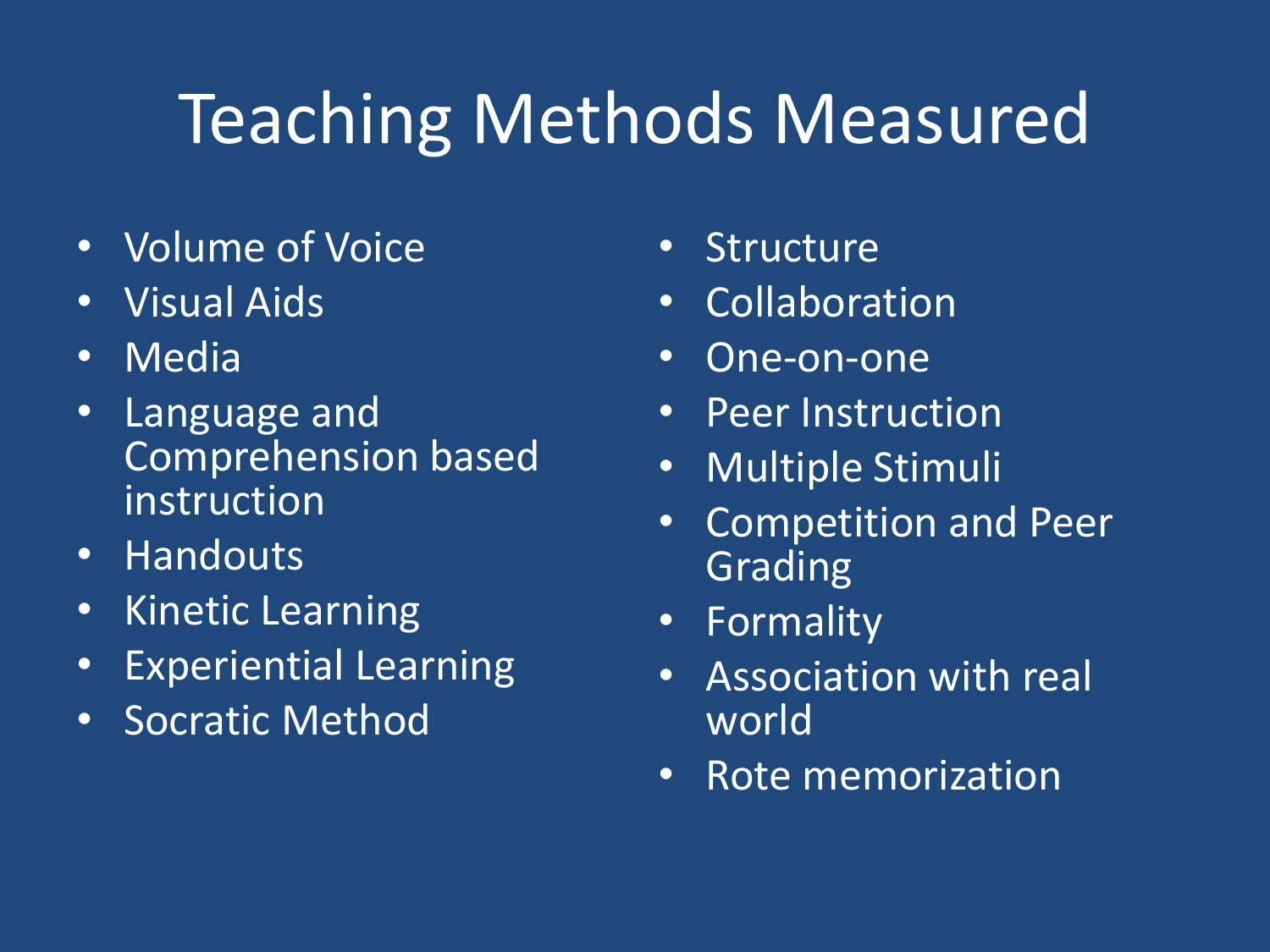## Results

- The frequency rating used was a 5-point scale, where 1= often (daily),  $3$  = sometimes (once a month), and  $5 =$ never
- Two of the 17 measures were significant, but each in the opposite direction predicted:

- Formality: t (54)= 2.568, p = .013

 $-$  Memorization: t (54) =  $-3.506$ , p = .001

• The hypothesis that teaching methods would correlate with sex differences was refuted on two levels: 1 ) Lack of significance 2) If significant, opposite predicted direction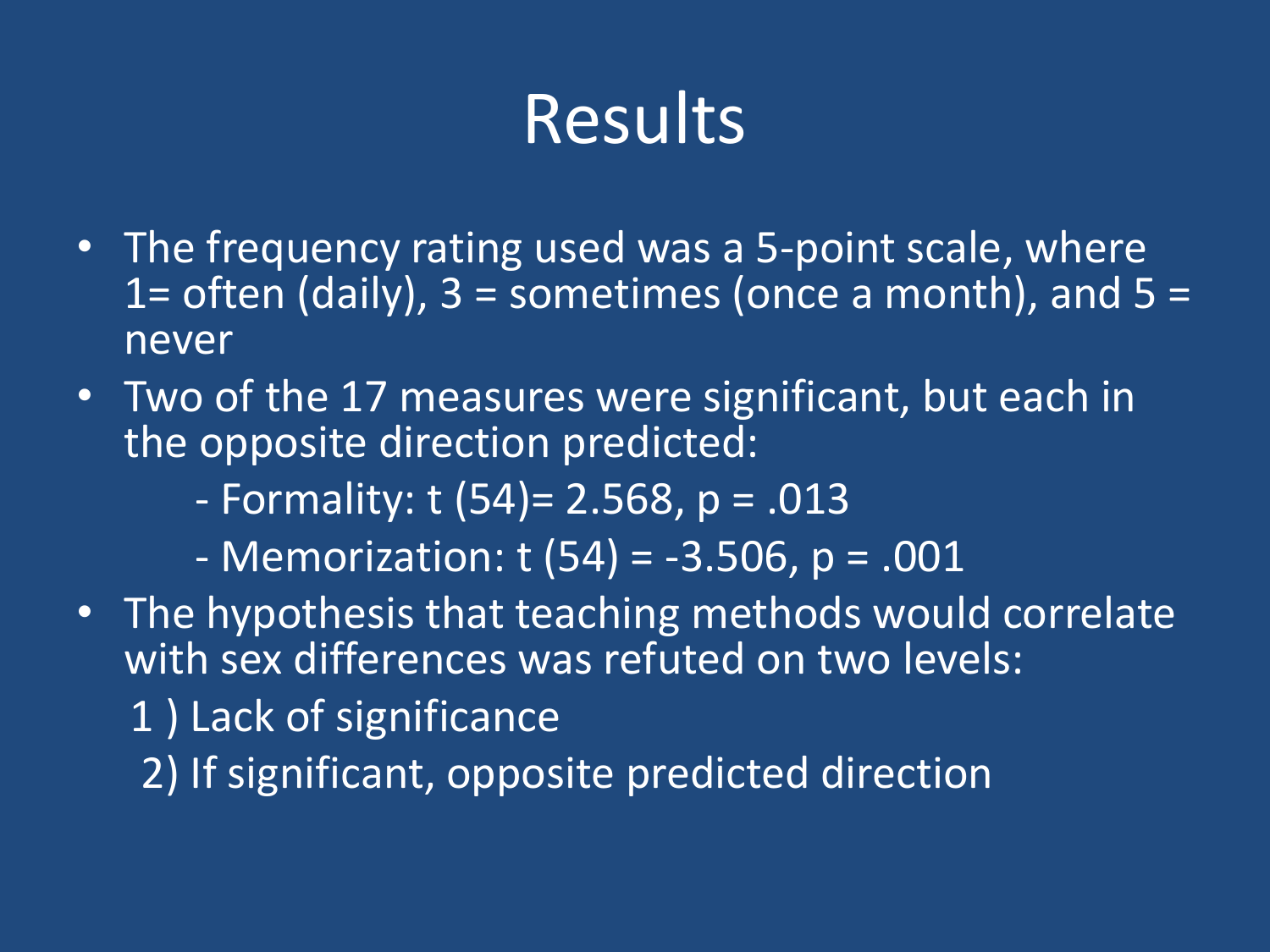### Teacher Comments

- Open-ended questions
- Comments paralleled prediction:

| <b>Boys School Teachers</b>                                                                                       | <b>Girls School Teachers</b>                                                                   |
|-------------------------------------------------------------------------------------------------------------------|------------------------------------------------------------------------------------------------|
| - "unpredictable and fast-<br>moving"<br>- "authoritative"<br>Relation to life experience<br>(sports)<br>Critique | - Use of Socratic Method<br>- Group work and<br>collaboration<br>- "Gentle"<br>- "Encouraging" |

• Disparity between open ended self report and categorized self report is not unique to this study (IBSC Teaching Boys Study, 2009)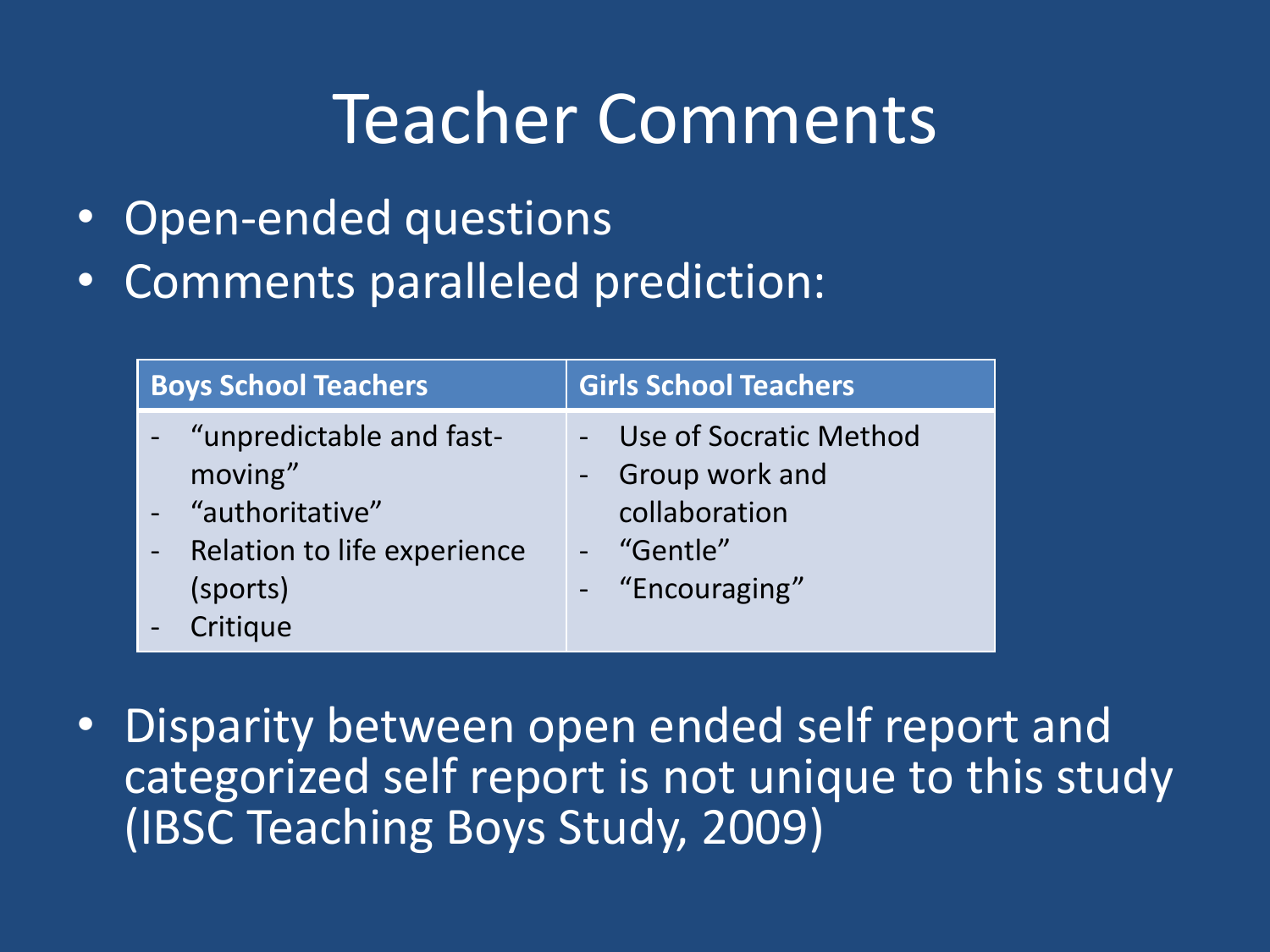# Analysis

- Quantitative measures were insignificant
- Qualitative measures paralleled previous research (IBSC, 2009)
- Insignificance may be due to: 1) Sample size (approaching significance) 2) School demographic • Participation in seminars?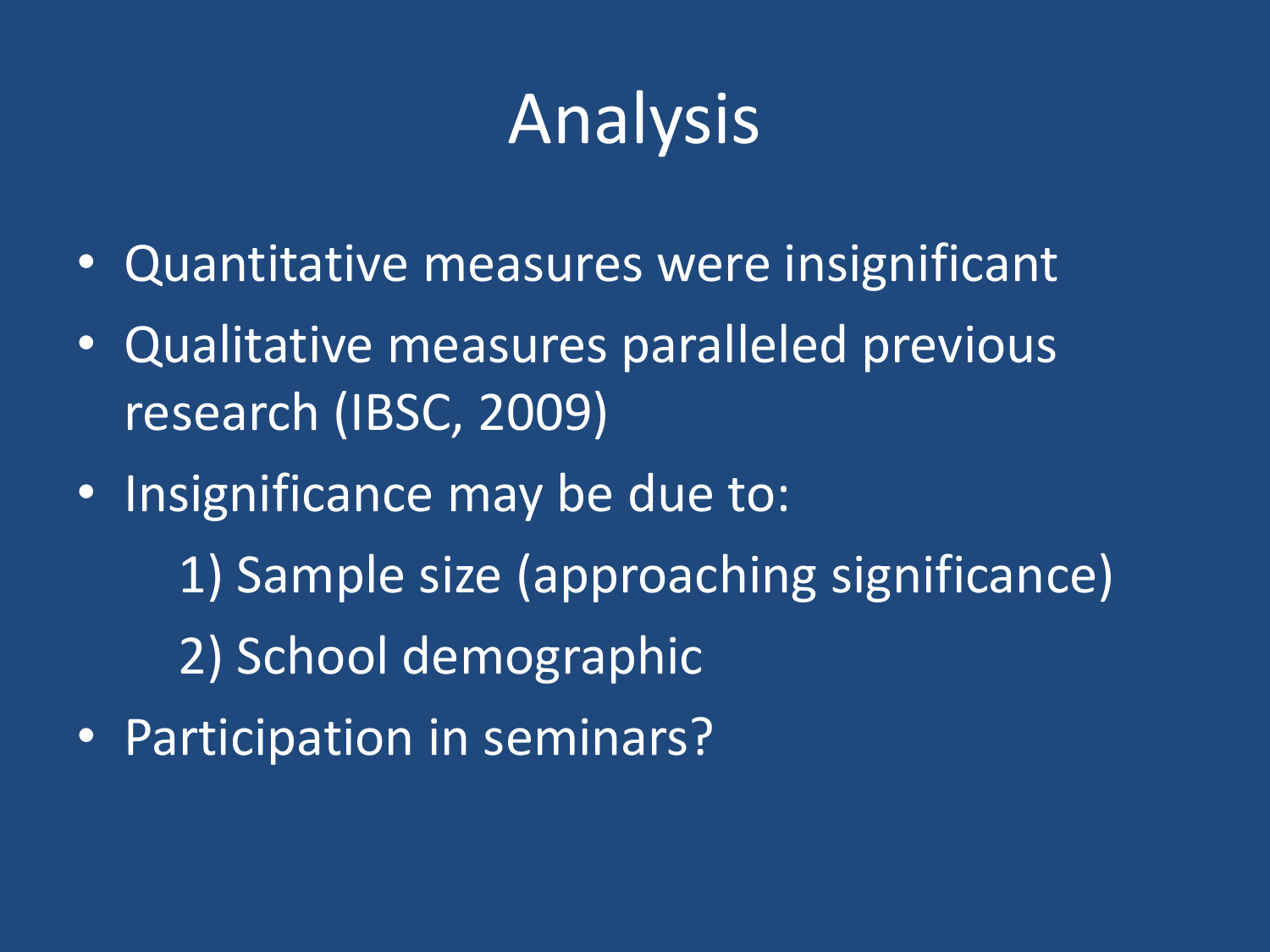## Conclusion

- Trends can be identified that support teaching methods conducive to cognitive differences and learning styles
- No significant conclusions can be made about the significance of teaching methods in singlesex classrooms